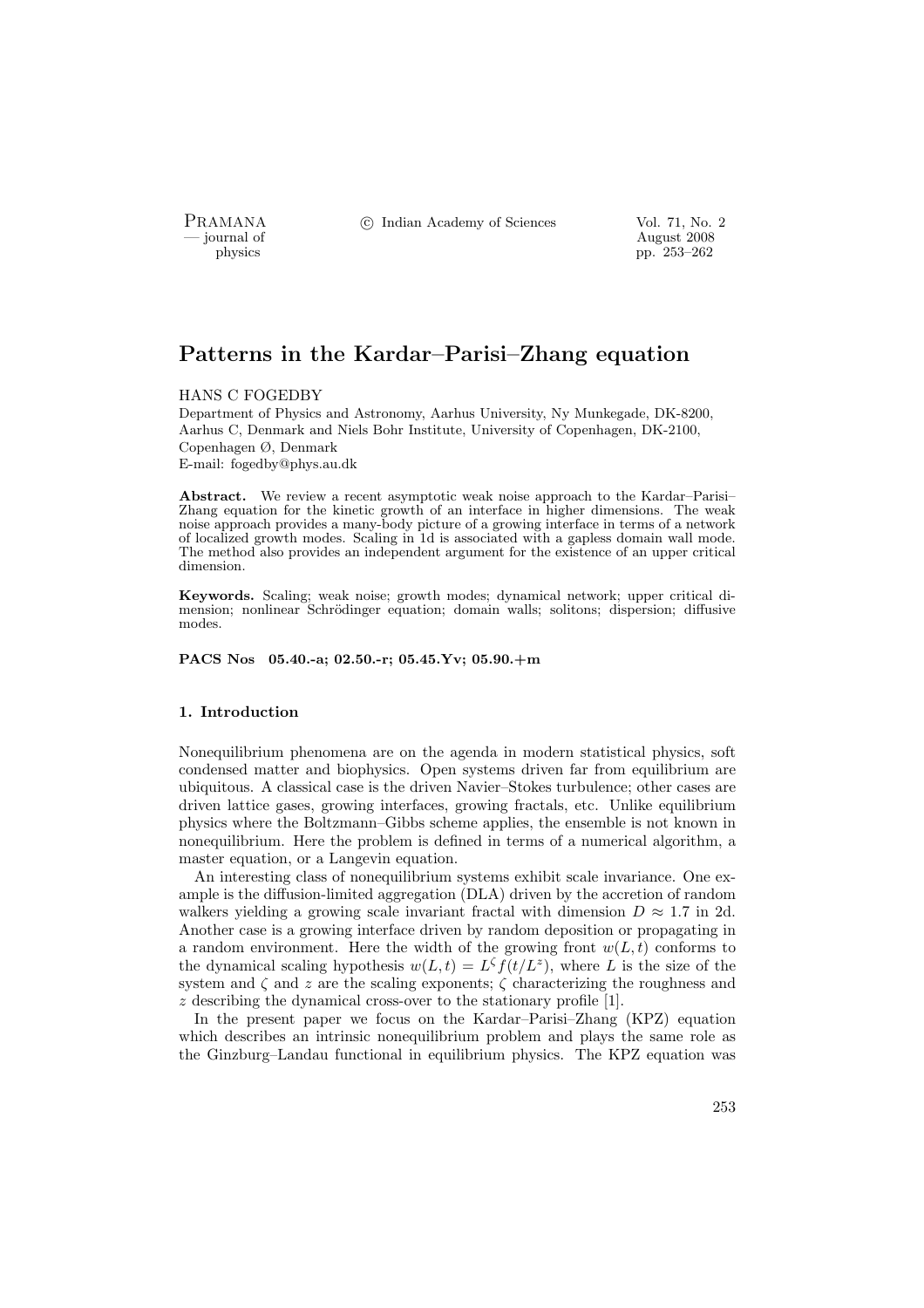introduced in 1986 in a seminal paper by Kardar, Parisi and Zhang [2]. It has the form

$$
\frac{\partial h}{\partial t} = \nu \nabla^2 h + \frac{\lambda}{2} \vec{\nabla} h \vec{\nabla} h - F + \eta, \quad \langle \eta \eta \rangle (\vec{r}, t) = \Delta \delta(\vec{r}) \delta(t), \tag{1}
$$

and purports to describe nonequilibrium aspects of a growing interface (see refs [1,3]). Here  $h(\vec{r}, t)$  is the height of an interface at position  $\vec{r}$  and time t, the linear diffusion term  $\nu \nabla^2 h$ , characterized by the diffusion coefficient  $\nu$ , represents surface tension, the nonlinear growth term  $(\lambda/2)\vec{\nabla}h\vec{\nabla}h$ , characterized by  $\lambda$ , is required to account for the lateral growth,  $F$  is an imposed constant drift, and the random aspects, i.e., the random deposition of material or the random character of the medium, are encoded in the noise  $\eta(\vec{r}, t)$ . The noise is assumed to be locally correlated in space, and time, its strength characterized by  $\Delta$ .

Despite its simple form the KPZ equation is difficult to analyse and many aspects remain poorly understood [1–3]. Apart from its intrinsic interest the KPZ equation is also related to fundamental issues in turbulence and disorder. Introducing the local slope field  $\vec{u} = \vec{\nabla}h$  the KPZ equation takes the form of a Burgers equation driven by conserved noise,

$$
\frac{\partial \vec{u}}{\partial t} - \lambda (\vec{u} \cdot \vec{\nabla}) \vec{u} = \nu \nabla^2 \vec{u} + \vec{\nabla} \eta.
$$
 (2)

In the noiseless case setting  $\lambda = -1$  and regarding  $\vec{u}$  as a velocity field, the nonlinear term appears as the convective term in the Navier–Stokes equation and eq. (2) has been used to model aspects of turbulence. In the 1d case the relaxation of the velocity field takes place subject to a transient pattern formation composed of domain walls and ramps with superimposed diffusive modes. In the driven case, eq. (2) was studied earlier in the context of long time tails in hydrodynamics [4]. On the other hand, applying the nonlinear Cole–Hopf transformation the KPZ equation maps to the Cole–Hopf equation (CH)

$$
\frac{\partial w}{\partial t} = \nu \nabla^2 w - \frac{\lambda}{2\nu} wF + \frac{\lambda}{2\nu} w\eta, \quad h = \frac{2\nu}{\lambda} \ln w,\tag{3}
$$

a linear diffusion equation driven by multiplicative noise. The CH equation has a formal path integral solution [2,3] which can be interpreted as an equilibrium system of directed polymers (DP) with line tension  $1/4\nu$  in a quenched random potential  $\eta$ ; a model system in the theory of disorder which has been studied using replica techniques [3,5].

The KPZ equation lives at a critical point and conforms to the dynamical scaling hypothesis. For the height correlations we have

$$
\langle hh \rangle(\vec{r}, t) = r^{2\zeta} F(t/r^z). \tag{4}
$$

Here  $\zeta$ , z, and F are the roughness exponent, dynamic exponent, and scaling function, respectively. To extract scaling properties the initial analysis of the KPZ equation was based on the dynamic renormalization group (DRG) method, previously applied to dynamical critical phenomena and noise-driven hydrodynamics [4]. An expansion in powers of  $\lambda$  in combination with a momentum shell integration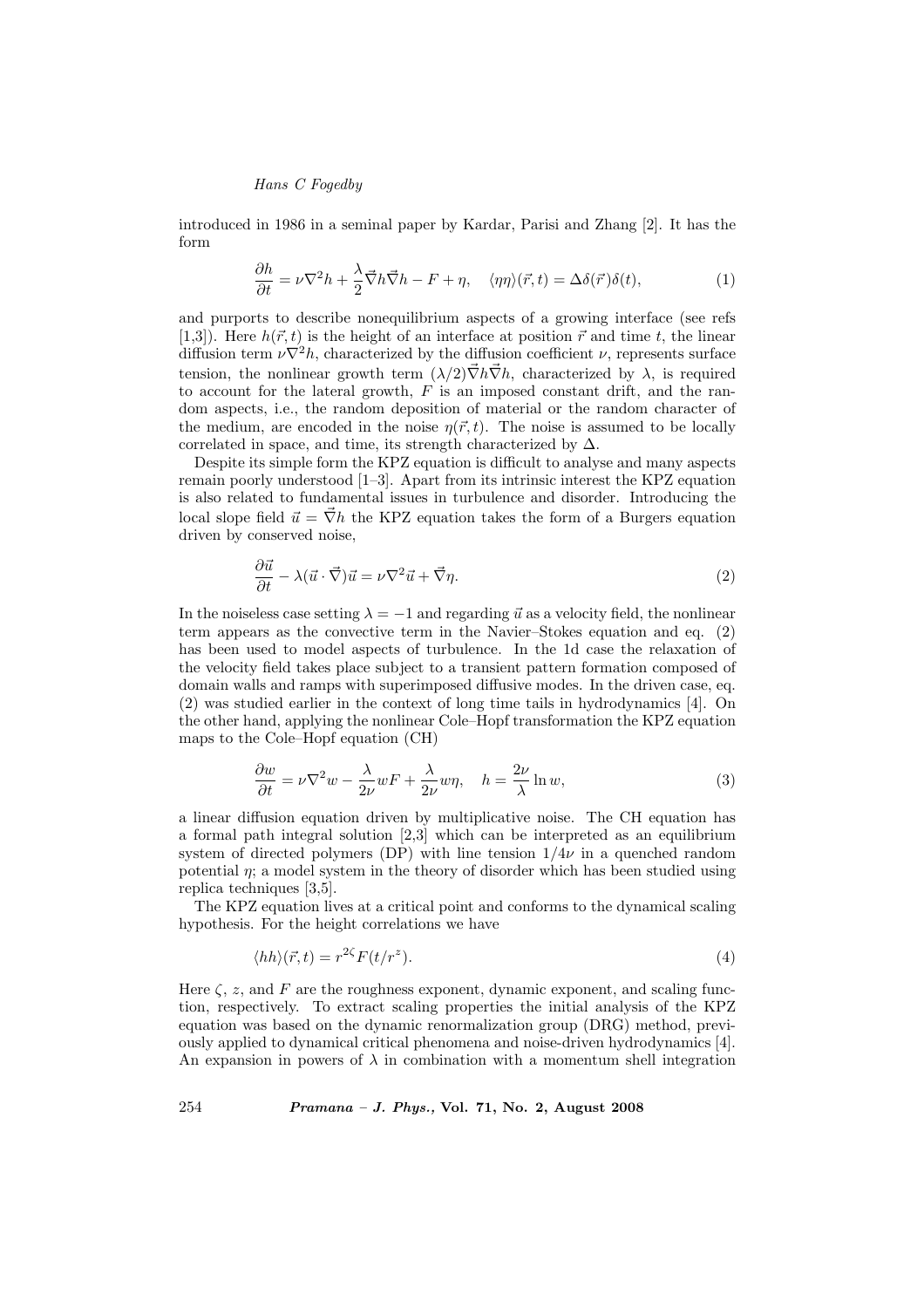Kardar–Parisi–Zhang equation



Figure 1. DRG phase diagram for the KPZ equation to leading loop order in  $d - 2$ . In  $d = 1$  the DRG flow is towards the strong coupling fixed point  $\zeta = 1/2, z = 3/2$ . Above the lower critical dimension  $d = 2$  there is an unstable kinetic transition line, separating a rough phase from a smooth phase.

yield to leading order in  $d-2$  the DRG equation  $dg/dl = \beta(g)$ , with beta-function  $\beta(g) = (2 - d)g + \text{const.} g^4$ . Here  $g = \Delta \lambda^2 / \nu^3$  is the effective coupling strength and  $l$  is the logarithmic scale parameter [1,2]. The emerging DRG phase diagram is depicted in figure 1.

Before discussing the phase diagram we note two further properties of the KPZ equation. First, subject to a Galilean transformation the equation is invariant provided we add a constant slope to  $h$  and adjust the drift  $F$ , i.e.,

$$
\vec{r} \to \vec{r} - \lambda \vec{u}^0 t, \quad h \to h + \vec{u}^0 \cdot \vec{r}, \quad F \to F + (\lambda/2) \vec{u}^0 \cdot \vec{u}^0. \tag{5}
$$

Note that the slope field  $\vec{u}$  and the diffusive field w transform like  $\vec{u} \to \vec{u} + \vec{u}^0$  and  $w \to w \exp[(\lambda/2\nu)\vec{u}^0 \cdot \vec{r}]$ , respectively. The Galilean invariance implies the scaling law

$$
\zeta + z = 2,\tag{6}
$$

relating  $\zeta$  and  $z$  [2]; the Galilean invariance is a fundamental dynamical symmetry specific to the KPZ equation, delimiting the universality class. Second, a fluctuation–dissipation theorem is operational in 1d since the stationary Fokker– Planck equation admits the explicit solution [6]

$$
P_0(h) \propto \exp\left[-(\nu/\Delta)\int \mathrm{d}x(\nabla h)^2\right].\tag{7}
$$

This distribution shows that the slope  $u = \nabla h$  fluctuations are uncorrelated and that the height field  $h = \int^x u \, dx'$  performs a random walk. Consequently, from eq. (4) we infer the roughness exponent  $\zeta = 1/2$  and from the scaling law (6) the dynamic exponent  $z = 3/2$ . In other words, the scaling exponents associated with the strong coupling fixed point are exactly known in 1d (see figure 1); moreover, results for the scaling function can be obtained by loop expansions [6].

The lower critical dimension is  $d = 2$ . Below  $d = 2$  the DRG flow is towards the strong coupling fixed point. Above  $d = 2$  the DRG equation yields an unstable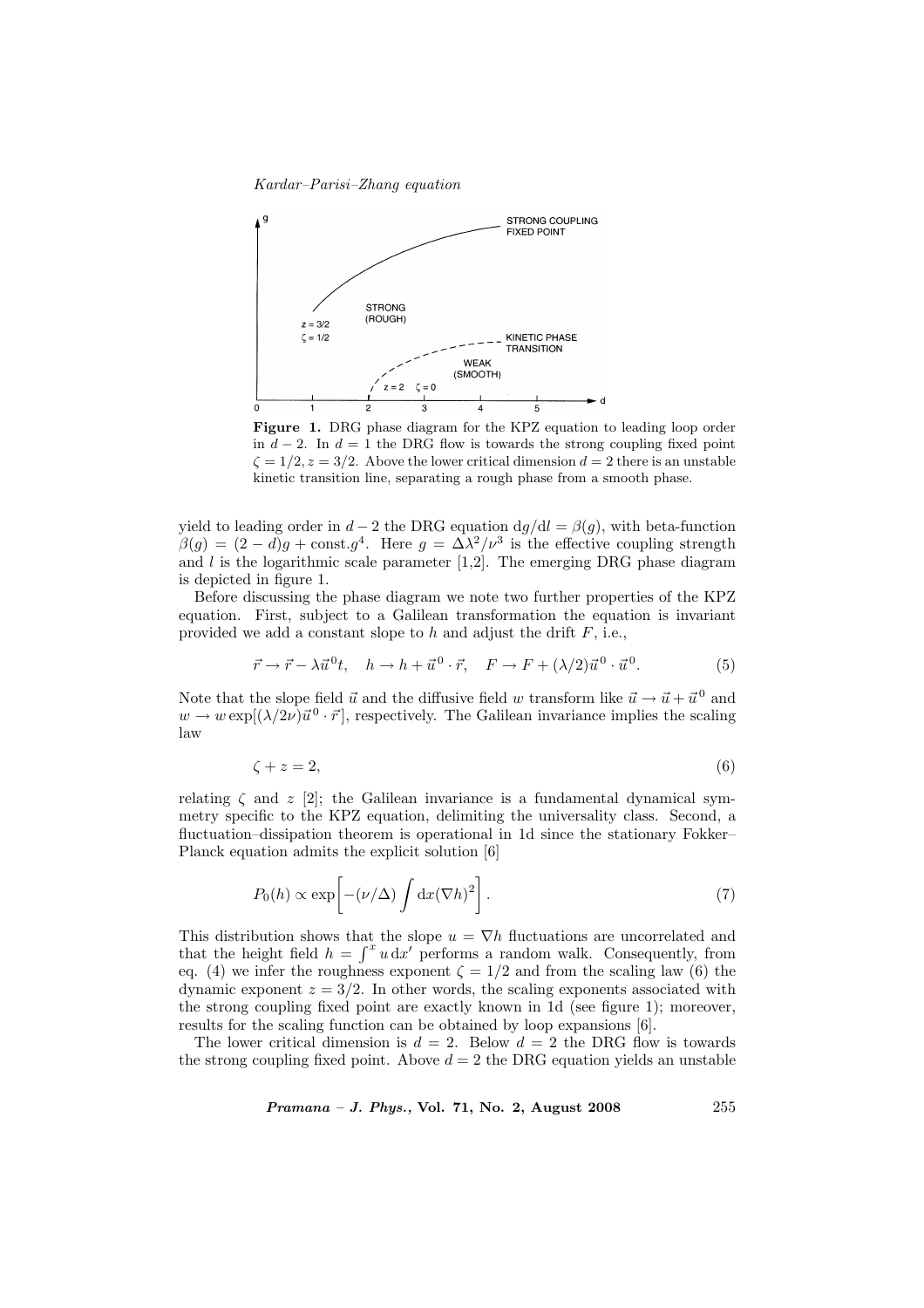kinetic phase transition line as indicated in figure 1. For  $\lambda$  below a critical coupling strength  $\lambda_c$  the DRG flow is towards  $\lambda = 0$ , corresponding to the linear Edwards– Wilkinson (EW) equation, the KPZ equation for  $\lambda = 0$ , yielding  $z = 2$  and  $\zeta =$  $(2-d)/2$ , note that the scaling law is not operational for  $\lambda = 0$ ; for  $\lambda > \lambda_c$  the DRG flow is towards a nonperturbative strong coupling fixed point.

A DRG analysis to all orders in  $d-2$  yields  $z = 2$  and  $\zeta = 0$  on the transition line and a singularity at the upper critical dimension  $d_{\text{upper}} = 4$ . Mode coupling techniques also give  $d_{\text{upper}} = 4$ , whereas a directed polymer analysis yields  $d_{\text{upper}} \approx$ 2.5 [6].

In order to disentangle the properties of the KPZ equation, both regarding scaling and otherwise, there is a need for alternative methods. In the present paper we summarize a nonperturbative weak noise approach which we have pursued in recent years [7]. The working hypothesis here is to focus on the noise strength  $\Delta$  as the determining parameter rather that the nonlinearity  $\lambda$  and ensuing DRG analysis or mapping to DP. For  $\Delta = 0$  the interface relaxes subject to a transient pattern formation; for  $\Delta \approx 0$  the interfaces initially decays but is eventually driven into a stationary fluctuating state; the cross-over time diverging for  $\Delta \to 0$ . In the next section we summarize the scheme that will allow us to access the weak noise regime in a nonperturbative fashion.

#### 2. Weak noise scheme

The weak noise scheme takes as its starting point a generic Langevin equation

$$
\frac{dx}{dt} = -F(x) + \eta, \quad \langle \eta \eta \rangle(t) = \Delta \delta(t), \tag{8}
$$

determining the problem we wish to analyse. Here  $x$  is a multi-dimensional random variable,  $F(x)$  a general nonlinear drift, and  $\eta$  is the additive white noise correlated with strength ∆. In order to implement a weak noise approximation we consider the equivalent Fokker–Planck equation for the distribution  $P(x, t)$ 

$$
\Delta \frac{\partial P}{\partial t} = \frac{1}{2} \Delta^2 \frac{\partial^2 P}{\partial x^2} + \Delta \frac{\partial}{\partial x} (FP).
$$
\n(9)

Interpreting  $\Delta \partial/\partial x$  as a momentum operator, P as an effective wave function, and  $\Delta$  as an effective Planck constant, eq. (9) has the form of an imaginary time Schrödinger equation and it is natural to introduce the well-known WKB or eikonal approximation

$$
P \propto \exp[-S/\Delta].\tag{10}
$$

To leading order in  $\Delta$  the action then obeys a principle of least action  $\delta S = 0$  as expressed by the Hamilton–Jacobi equation  $\partial S/\partial t + H(x,p) = 0$  with canonical momentum  $p = \partial S/\partial x$ . The Hamiltonian (energy) takes the form

$$
H = \frac{1}{2}p^2 - pF(x) = \frac{1}{2}p[p - 2F(x)],
$$
\n(11)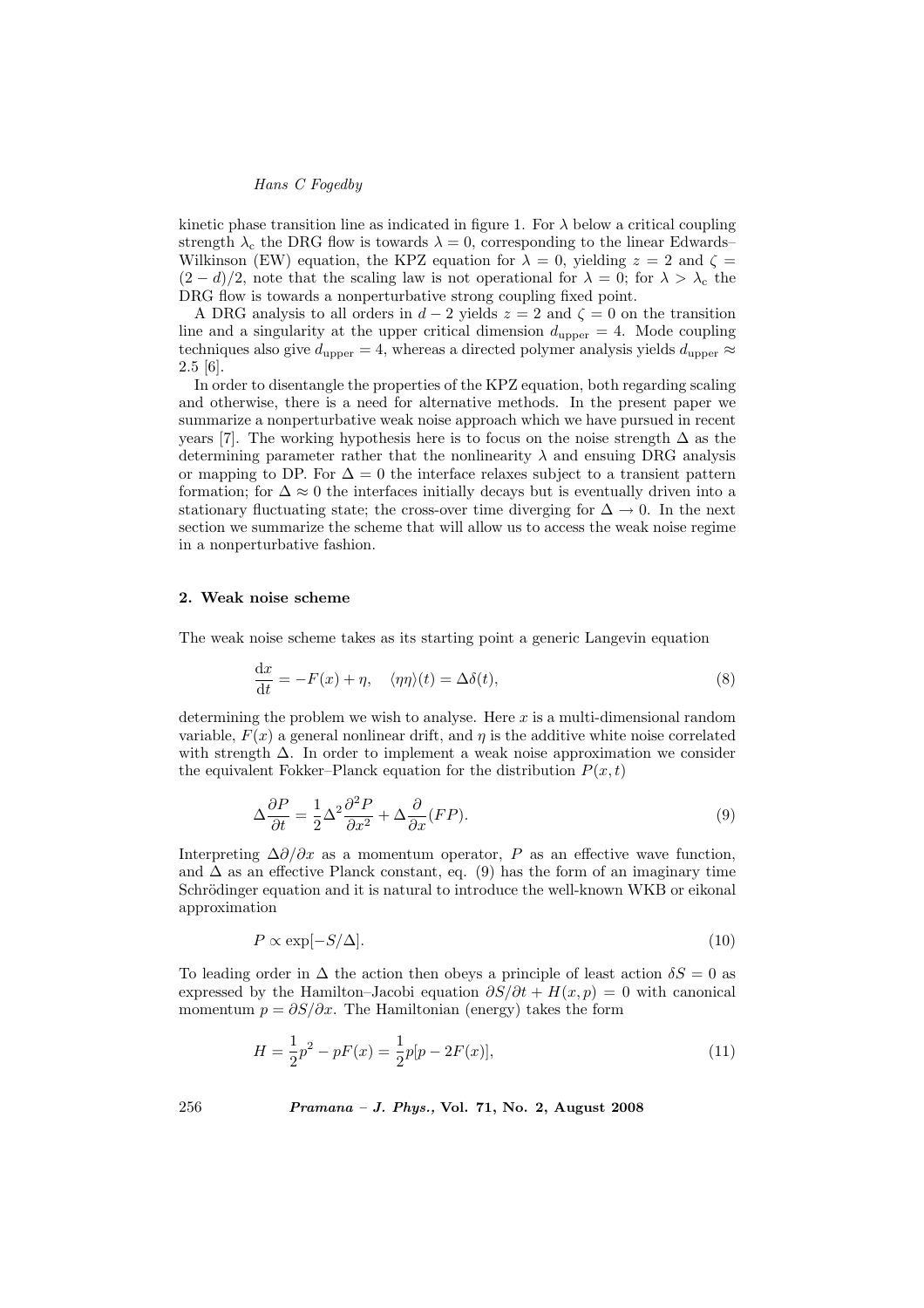Kardar–Parisi–Zhang equation



Figure 2. Canonical phase space plot. The finite-time orbit from the initial  $x_1$  to the final x in transition time T lies on the energy manifold  $H \neq 0$ . In the long time limit the orbit migrates to the zero-energy manifold composed of a transient submanifold for  $p = 0$ , corresponding to the noiseless case, and a stationary manifold for  $p = 2F$ , corresponding to the noisy case. The submanifolds intersect in the saddle point (SP), determining the Markovian behaviour.

yielding the coupled equations of motion

$$
\frac{\mathrm{d}x}{\mathrm{d}t} = -F + p, \quad \frac{\mathrm{d}p}{\mathrm{d}t} = p\frac{\mathrm{d}F}{\mathrm{d}x}.\tag{12}
$$

The action associated with an orbit from  $x_1$  to x in time T is

$$
S(x_1 \to x, T) = \int_{x_1, 0}^{x, T} dt \left[ p \frac{dx}{dt} - H \right] = \frac{1}{2} \int_{x_1, 0}^{x, T} dt p(t)^2.
$$
 (13)

The weak noise recipe is clear. We solve the equations of motion (12) and identify an orbit from  $x_1$  to x in time T with p as an 'adjusted' variable. The orbits lie on constant  $H$  manifolds. Evaluating the action  $S$  for a specific orbit the WKB approximation (10) yields the transition probability from  $x_1$  to x in time T. Assuming  $F(x) \propto x$  for small x the phase space has the generic structure depicted in figure 2.

The present variationally based weak noise scheme dates back to Onsager. In more recent formulations it corresponds to the saddle point contribution (optimal path) in the functional Martin–Siggia–Rose scheme (see refs [7,8]).

# 3. Growth modes

The weak noise scheme applies directly to the KPZ equation in the Cole–Hopf formulation (3). Extending the scheme in order to incorporate multiplicative noise (see refs [7]), the WKB scheme yields the equations of motion, action, and distribution

$$
\frac{\partial w}{\partial t} = \nu [\nabla^2 w - k^2 w] + k_0^2 w^2 p, \quad \frac{\partial p}{\partial t} = -\nu [\nabla^2 w - k^2 w] - k_0^2 p w^2,\tag{14}
$$

$$
S(w,T) = (k_0^2/2) \int^{w,T} d\vec{r} dt (wp)^2, \quad P(w,T) \propto \exp[-S(w,T)/\Delta], \tag{15}
$$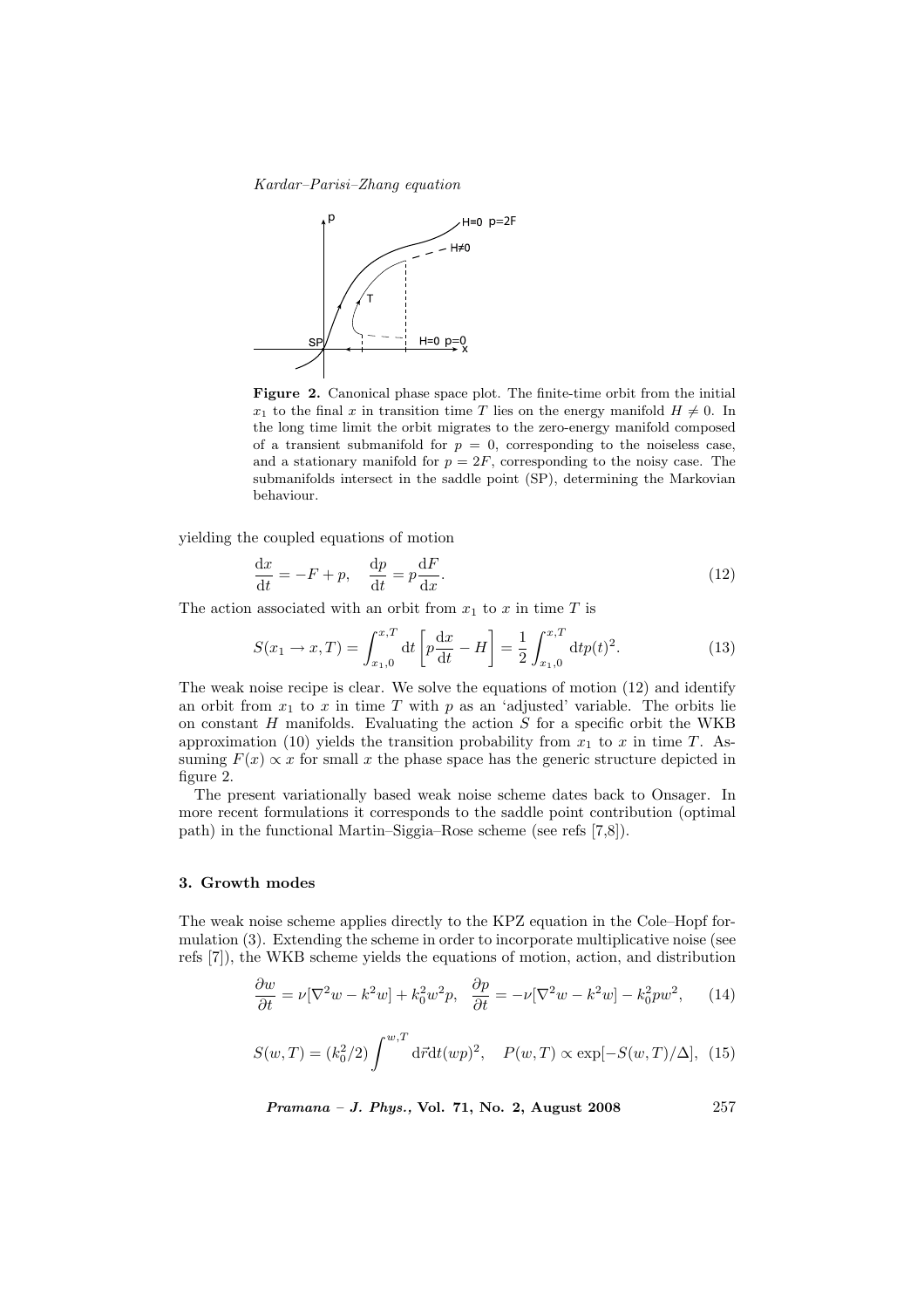

Figure 3. The static growth modes in the height and slope fields in 2d.

with parameters  $k^2 = \lambda F/2\nu$  and  $k_0 = \lambda/2\nu$ . On the transient and stationary manifolds  $p = 0$  and  $p \propto w$  the equations of motion reduce in the static case to the diffusion and nonlinear Schrödinger equations

$$
\nabla^2 w = k^2 w,\tag{16}
$$

$$
\nabla^2 w = k^2 w - k_0^2 w^3,\tag{17}
$$

admitting localized spherically symmetric solutions  $w_+(r) \propto \exp(kr)$  and  $w_-(r) \propto$  $\exp(-kr)$  for large r, respectively. In terms of the height field  $h = k_0^{-1} \ln w$  and slope field  $\vec{u} = \vec{\nabla}h$  we obtain the fundamental localized static growth modes for large r

$$
h_{\pm}(r) \propto \pm \frac{k}{k_0} r \quad \text{and} \quad \vec{u}_{\pm}(r) \propto \pm \frac{k}{k_0} \frac{\vec{r}}{r}.
$$
 (18)

The growth modes are characterized by the amplitude or charge  $k \propto F^{1/2}$ , determined by the imposed drift  $F$  in the KPZ equation. The growth mode with positive charge  $h \propto \exp(kr/k_0)$ ,  $\vec{u} \propto \vec{r}/r$  lives on the transient 'noiseless'  $p = 0$ manifold and corresponds to a cone or dip in  $h$  and a constant positive monopole in  $\vec{u}$ . The mode carries zero action, zero energy  $H = -S/T = 0$ , and zero momentum  $\vec{\Pi} = \int d\vec{r}w \vec{\nabla}p = 0$ ; the distribution  $P \propto \exp(-S/\Delta)$  associated with the mode is of  $O(1)$ . The growth mode with negative charge  $h \propto \exp(-kr/k_0)$ ,  $\vec{u} \propto -\vec{r}/r$ is associated with the stationary 'noisy' manifold  $p \propto w$  and corresponds to an inverted cone or tip in h and a constant negative monopole in  $\vec{u}$ . This mode carries a finite action

$$
S \propto T(\nu/k_0)^2 k^{4-d},\tag{19}
$$

yielding the distribution  $P \propto \exp[-S/\Delta]$ .

In the 1d case the growth modes correspond to right-hand and left-hand domain walls,  $u \propto \pm \tanh(kx)$ . The right-hand domain wall is the viscosity broadened shock wave in the deterministic Burgers equation; the left-hand domain wall is 'noise induced', in the present scheme characterized by a finite  $p$  (see refs [7]). In figure 3 we have depicted the static growth modes in the height and slope fields.

Applying the Galilean transformation (5) we can boost the static modes and obtain the propagating growth modes

$$
h_{\pm}(r,t) = \pm \frac{k}{k_0} |\vec{r} + \lambda \vec{u}_0 t| + \vec{u}_0 \cdot \vec{r}, \quad u_{\pm}(r,t) = \pm \frac{k}{k_0} \frac{\vec{r} + \lambda \vec{u}_0 t}{|\vec{r} + \lambda \vec{u}_0 t|} + \vec{u}_0.
$$
\n(20)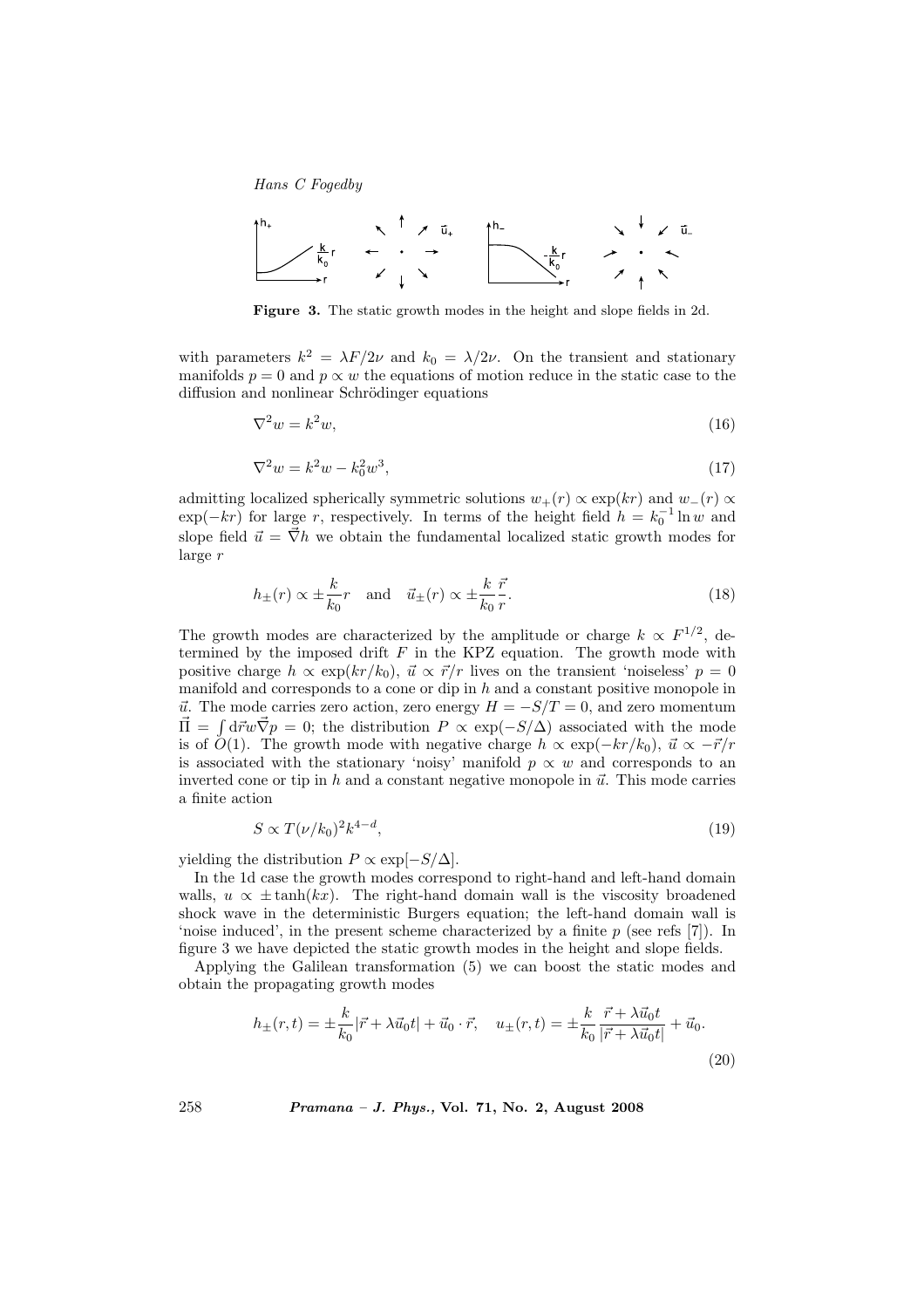#### Kardar–Parisi–Zhang equation

The moving localized growth modes are the fundamental elementary excitations incorporating the nonlinear aspects of the KPZ equation. In a quantum field theory context the growth modes correspond to instantons or solitons.

## 4. Stochastic pattern formation

By means of the propagating localized growth modes (20) we construct a global solution of the field equations (14). The Galilean invariance (5) determines the matching of the modes and we obtain the dilute network solution

$$
h(\vec{r},t) = k_0^{-1} \sum_i k_i |\vec{r} - \vec{r}_i(t)|, \quad \vec{u}(\vec{r},t) = k_0^{-1} \sum_i k_i \frac{\vec{r} - \vec{r}_i(t)}{|\vec{r} - \vec{r}_i(t)|}, \quad (21)
$$

$$
\vec{v}_i(t) = -2\nu \sum_{l \neq i} k_l \frac{\vec{r}_i(t) - \vec{r}_l(t)}{|\vec{r}_i(t) - \vec{r}_l(t)|}, \quad \vec{r}_i(t) = \int_0^t \vec{v}_i(t') dt' + \vec{r}_i(0). \tag{22}
$$

Here  $k_i$  is the assignment of charges and  $\vec{r}_i(0)$  the initial positions. This network construction corresponds to a multi-instanton solution in quantum field theory. As time evolves the modes propagate and the velocities adjust to constant values given by the self-consistent equation

$$
\vec{v}_i = -2\nu \sum_{l \neq i} k_l \frac{\vec{v}_i - \vec{v}_l}{|\vec{v}_i - \vec{v}_l|}.
$$
\n(23)

Superimposed on the propagating network of growth modes is a spectrum of linear extended diffusive modes with dispersion  $\omega = \nu k^2$ , following from a linear analysis of the field equations (14).

the field equations (14).<br>For large  $\vec{r}$  the slope field  $\vec{u} \sim (\vec{r})/r \sum_i k_i$ . In order to ensure the boundary condition of a flat interface at large distances we impose the neutrality condition P  $i_k k_i = 0$ ; note that this boundary condition still allows for a local offset of h and the propagation of facets or steps. During time evolution the dynamical network propagates across the system. Imposing periodic or bouncing boundary conditions increments are added to h and the interface grows (see also ref. [7]).

From an analysis of eqs (21) and (22) it follows that the growth modes with positive charge exerts an attraction of the other modes, whereas the negatively charged growth modes repel the other modes. Although our analysis so far only applies to a dilute network, it follows tentatively from a numerical simulation of eqs (21) and (22) that the modes form dipoles and that the long time stable network configuration is composed of a gas of propagating dipoles, i.e. the pairing of monopole growth modes with opposite charges.

In terms of the slope field a dipole mode with charges  $k$  and  $-k$  has the form  $u_{\text{dip}} \sim (k/k_0)[(\vec{r}-\vec{v}t-\vec{r}_1)/|\vec{r}-\vec{v}t-\vec{r}_1|-(\vec{r}-\vec{v}t-\vec{r}_2)/|\vec{r}-\vec{v}t-\vec{r}_2|], \vec{v} = \lambda (k/k_0)(\vec{r}_2 - \vec{v}t-\vec{r}_1)$  $\langle \vec{r}_1 \rangle / |\vec{r}_2 - \vec{r}_1|$ . The mode propagates with velocity v and carries energy, momentum and action,  $E_{\rm dip} \propto (\nu^2/k_0^2)k^{\bar{4}-\bar{d}}$ ,  $\Pi_{\rm dip} \propto (\nu/k_0^2)k^{3-\bar{d}}$ , and  $S_{\rm dip} \propto (\nu^2/k_0^2)k^{4-\bar{d}}T$ . In terms of the height field we have  $h_{\text{dip}} \sim (k/k_0)[|\vec{r}-\vec{v}t-\vec{r}_1|-|\vec{r}-\vec{v}t-\vec{r}_2|]$ ; the mode is depicted in figure 4. Asymptotically the height field is flat corresponding to a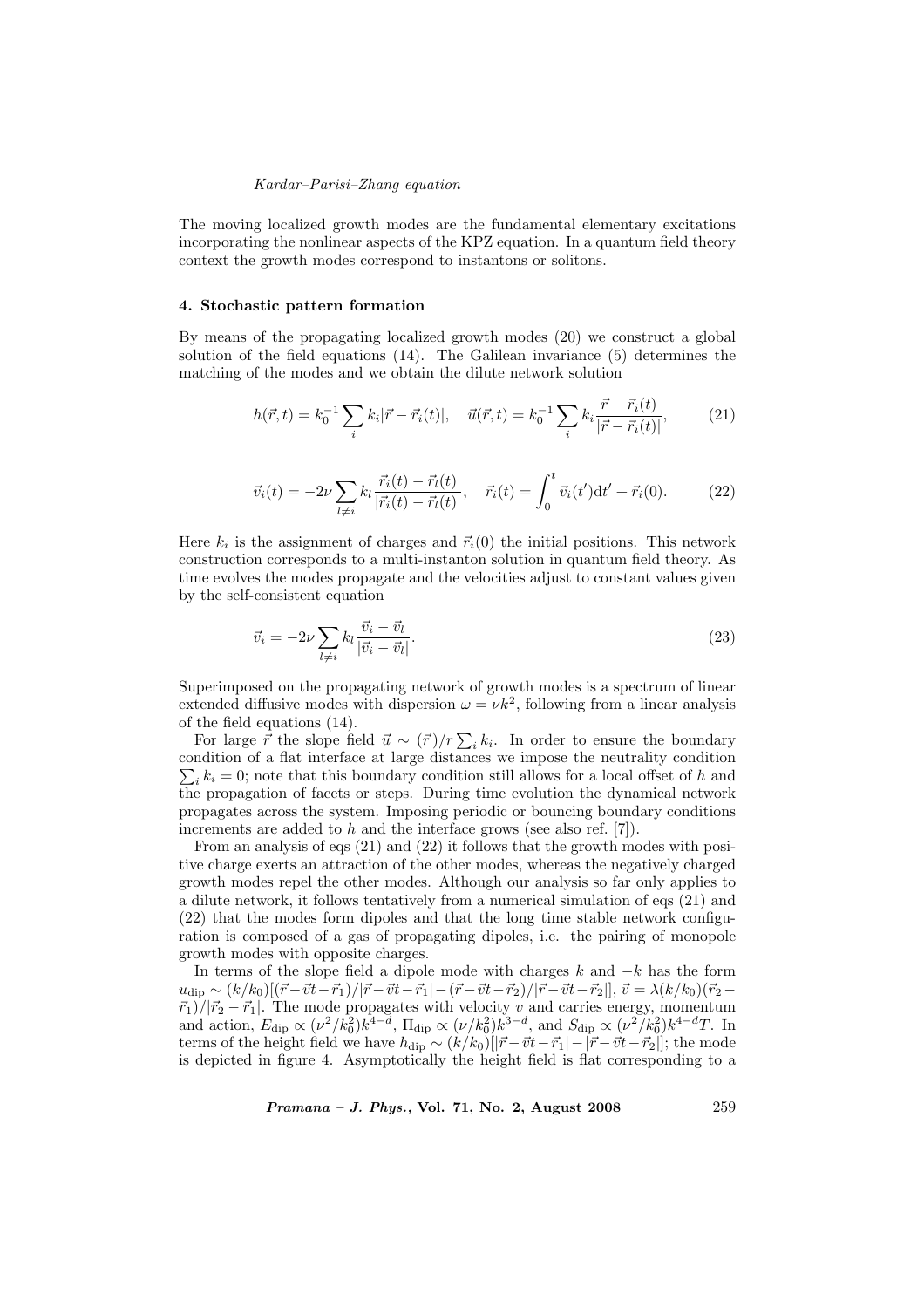

Figure 4. We show a dipole configuration composed of two paired monopoles of opposite charges. In (a) we depict the dipole mode for the height field in 2d; in (b) we show the two-domain wall configuration for the slope field in 1d.

vanishing slope field. The dipole mode corresponds to a propagating local defect or deformation. In 1d the dipole mode corresponds in the slope field to a matched right-hand and left-hand domain wall propagating across the system (see figure 4).

# 5. Scaling and upper critical dimension

The scaling issues for the KPZ equation remain unsettled except in 1d where the fluctuation–dissipation theorem (7) and the scaling law (6) give access to the strong coupling fixed point with scaling exponents  $\zeta = 1/2$  and  $= 3/2$  (see figure 1). In higher d there has been many attempts to access the strong coupling fixed point both on the basis of DRG, mode coupling, directed polymers (DP), and numerically; however, the strong coupling features remain elusive [6].

The present weak noise method is not a scaling approach but rather a many-body description of a growing interface. Nevertheless, the method allows a discussion of some of the scaling features. Since the scheme is consistently Galilean invariant, the scaling law  $(6)$  is automatically obeyed. The roughness exponent  $\zeta$  is associated the scaling law (6) is automatically obeyed. The roughness exponent  $\zeta$  is associated<br>with the static correlations  $\langle hh \rangle(\vec{r}) = \int \prod \mathrm{d}hh(\vec{r})h(0)P_0(h) \propto r^{\zeta}$  and requires the static distribution  $P_0(h)$ ,  $P_0(h) \propto \exp[-\tilde{S}_0(h)/\Delta], \tilde{S}_0(h) = \lim_{T \to \infty} S(h_1 \to h, T)$ . The stationary distribution is associated with the zero-energy stationary manifold which in general is difficult to identify for a system with many degrees of freedom.

In 1d in terms of the slope field  $u = \nabla h$  and associated noise field p the Hamiltonian takes the form  $H = \int dx p[\nu \nabla^2 u + \lambda u \nabla u - (1/2) \nabla^2 p]$  and it follows that the stationary zero-energy manifold is given by  $p = 2\nu u$ , yielding a Hamiltonian density as a total differential. Correspondingly, the stationary action  $S_0 \propto \int dx dt p \partial u / \partial t = \nu \int dx (\nabla h)^2$  and the distribution  $P_0(u) \propto \exp[-S_0/\Delta]$ in accordance with (7), implying  $\zeta = 1/2$ . Since Galilean invariance is built in the exponent  $z = 3/2$  follows automatically. However, we can also infer  $z = 3/2$ from an independent argument based on the dispersion law for the low-lying gapless excitations. The elementary excitations are the right-hand and left-hand domain walls. A composite quasi-particle or dipole mode satisfying the boundary condition of vanishing slope can be constructed by paring two domain walls. The dipole mode propagates with energy  $E \propto u^3$  and momentum  $\Pi \propto u^2$ , where  $u$  is the dipole amplitude. Using the analogy between the stochastic formulation and quantum mechanics, i.e., the canonical quantization of the weak noise scheme with  $\Delta$  as an effective Planck constant, and using the spectral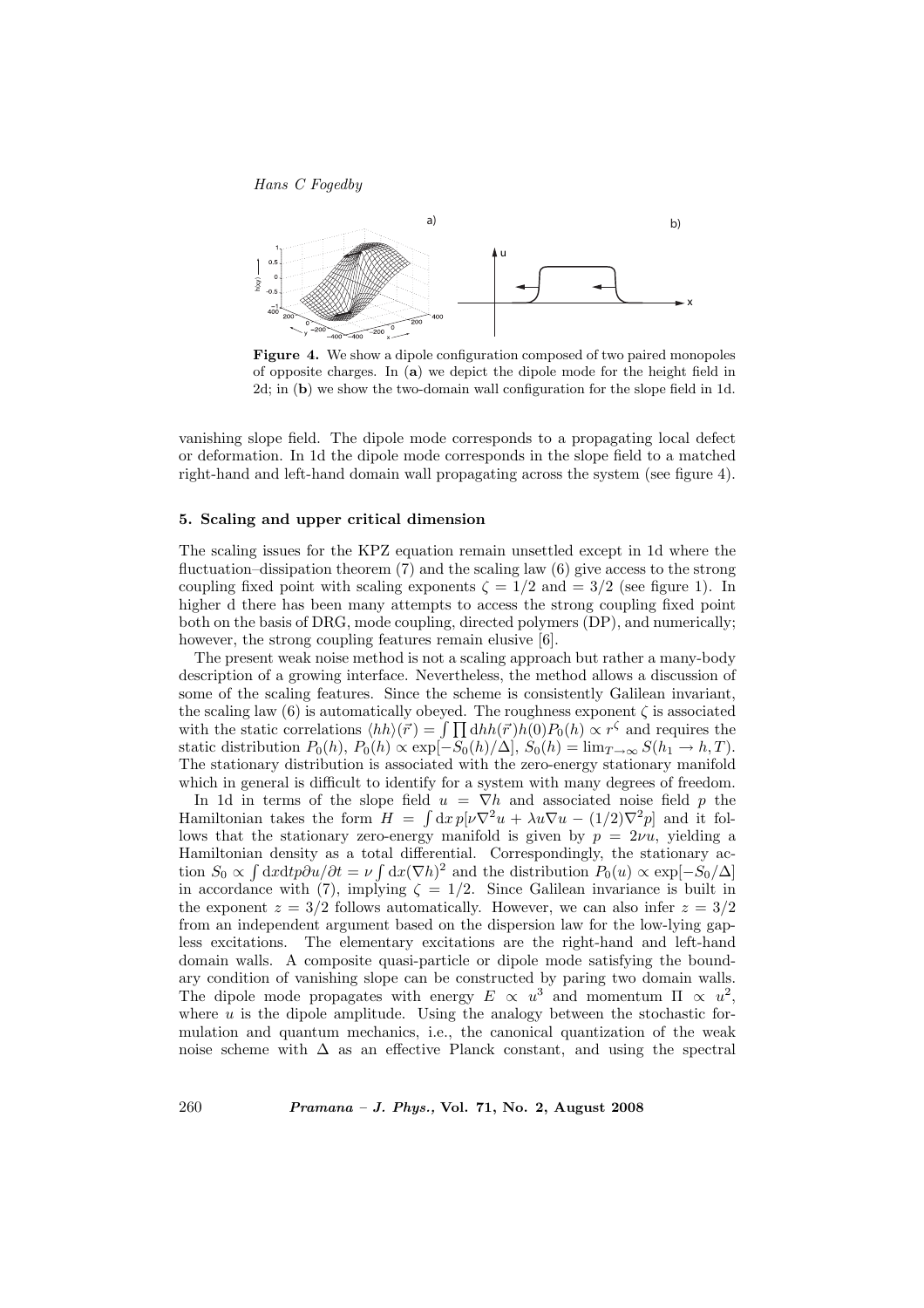# Kardar–Parisi–Zhang equation

representation  $\langle uu \rangle(x, t) = \int d\Pi F(\Pi) \exp(-Et/\Delta + i\Pi x/\Delta), F(\Pi)$  is a form factor, we note that the bottom of the gapless dipole energy spectrum  $E \propto \Pi^{3/2}$  implies  $\langle uu \rangle(x,t) \propto G(t/x^z)$ , where  $z = 3/2$ .

In higher  $d$  we have not been able to identify the stationary zero-energy manifold and the exponent  $\zeta$ . Also, in order to determine z, for example from the form of the time-dependent correlations  $\langle hh \rangle(\vec{r}, t)$ , we need both the transition probabilities and the stationary distribution, i.e., by definition  $\langle hh \rangle(\vec{r}, t) =$  $\int \prod dh_1 dh_2 h_1(\vec{r})h_2(0)P(h_1 \rightarrow h_2, t)P_0(h_1)$ . In the weak noise scheme  $P(h_1 \rightarrow h_2, t)P_0(h_1)$ .  $h_2, t) \propto \exp[-S(h_1 \to h_2, t)/\Delta]$  which requires a detailed analysis of the dynamical network and the associated action.

In the dipole sector we can, however, present some preliminary scaling results. Since the propagating dipole mode according to (19) carries action  $S \propto k^{4-d}T$ and propagates with velocity  $v \propto k$  the mode moves the distance  $L = vT$  in time T. Expressing S in the form  $S \propto L^{4-d}/T^{3-d}$  we infer the single dipole distribution  $P \propto \exp[-\text{const.}L^{4-d}/T^{3-d}]$  and, correspondingly, the dipole mean square displacement  $\langle \delta L^2 \rangle \propto T^{2H}$  with Hurst exponent  $H = (3 - d)/(4 - d)$ . Note that the dynamic exponent  $z = H^{-1} = (4 - d)/(3 - d)$ . In the stochastic representation the dipole mode thus performs anomalous diffusion. In  $d = 0$  we have  $H = 3/4$ ,  $z = 4/3$ , in agreement with a formal DP result [3,6]. In  $d = 1$ we obtain  $H = 2/3$  and the exact result  $z = 3/2$ , i.e., the dipole modes exhaust the spectrum. In  $d = 2$  we have  $H = 1/2$  and  $z = 2$ , i.e., ordinary diffusion. In  $d = 3$  we obtain  $H = 0$  and  $z = \infty$ , the dipole mean square displacement falls off logarithmically  $\langle \delta L^2 \rangle \propto \ln T$ , however, z diverges at variance with accepted DRG and DP results. In  $d = 4$  we have  $H = -\infty$  and the mean square displacement is arrested. Below  $d = 2$  (the lower critical dimension) the dipole modes superdiffuse, above  $d = 2$  we have subdiffusion. These scaling results only refer to the dipole sector.

The last issue is the much discussed upper critical dimension for the KPZ equation [6]. The weak noise approach allows a nonscaling argument for the existence of a critical dimension. Above  $d = 4$  the negative growth mode as a bound state solution to the nonlinear Schrödinger equation (17) ceases to exist. This implies that the dynamical network representation of a growing interface ceases to be valid. This result follows from a numerical analysis of the nonlinear Schrödinger equation (17) but can also be inferred by an algebraic proof based on Derrick's theorem. (17) but can also be inferred by an algebraic proof based on Derrick's theorem.<br>First, introducing  $K = (1/2) \int d^d x (\nabla w)^2$ ,  $N = \int d^d x w^2$ , and  $I = \int d^d x w^4$  we infer from (17) the identity  $-2K = k^2N - k_0^2I$ . Second, deducing (17) from a variational principle  $\delta F/\delta w = 0$  with  $F = K + (1/2)k^2N - (k_0^2/4)I$  and performing a constrained minimization  $w(\vec{r}) \to w(\mu \vec{r}), K \to \mu^{d-2}K, N \to \mu^d N, I \to \mu^d I$  and  $\delta F/\delta \mu|_{\mu=1} = 0$  we have the second identity  $(d-2)K + (k^2/2)dN - (k_0^2/4)dI = 0$ . Finally, requiring  $N, I > 0$  the identities imply  $d < 4$ .

## 6. Summary and conclusion

In this paper we have presented a short review of a recently developed asymptotic weak noise approach to the Kardar–Parisi–Zhang equation. The scheme provides a many-body description of a growing interface in terms of a dynamical network of growth modes. The growth modes are the elementary building blocks and their